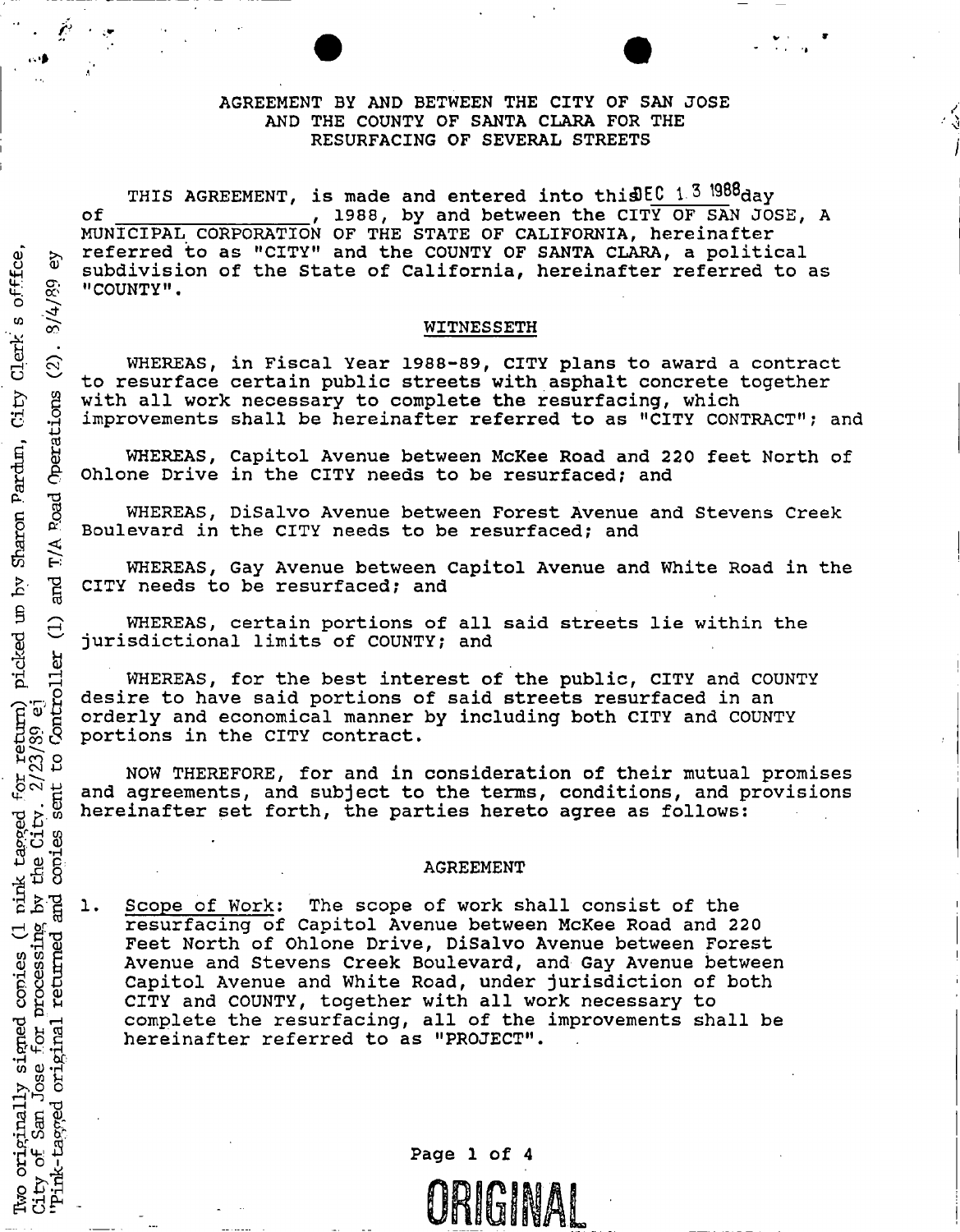- Plans, Specifications and Estimates: CITY shall prepare,  $2.$ or cause to be prepared, plans, specifications and estimates for PROJECT and shall submit the plans, specifications and estimates to COUNTY for COUNTY'S approval.
- Award of Contract and Construction; CITY shall award and  $3.$ administer a contract for construction of the PROJECT.
- Cost Sharing of Project: The PROJECT will be funded 90.06% 4. by CITY and 9.94% by COUNTY. CITY'S share of the PROJECT cost has been estimated to be \$396,816. COUNTY'S share of the PROJECT cost has been estimated to be \$51,684 including administrative costs estimated to be Eighteen percent (18%) of the construction costs. The administrative costs shall include preparation of plans and specifications, bidding, contract administration, inspection and incidental expenses of this PROJECT.
- 5. Payment of Project Cost: CITY shall send COUNTY a statement of costs within 30 days of opening of bids for award of construction contract for PROJECT. COUNTY agrees to deposit \$51,684 with CITY within 30 days of issuance of the statement, or upon award of contract by CITY whichever first occurs.
	- a. Upon completion of PROJECT, CITY shall determine the actual cost and advise COUNTY of COUNTY'S share of the cost based on the contract unit costs of items constructed in COUNTY'S jurisdictional boundaries.
	- b. COUNTY'S share of the final cost of PROJECT shall be determined within 30 days after completion and acceptance of PROJECT by CITY.
	- c. Should COUNTY'S final cost exceed the amount deposited with CITY, COUNTY shall pay CITY the additional amount unless provided otherwise in a subsequent agreement.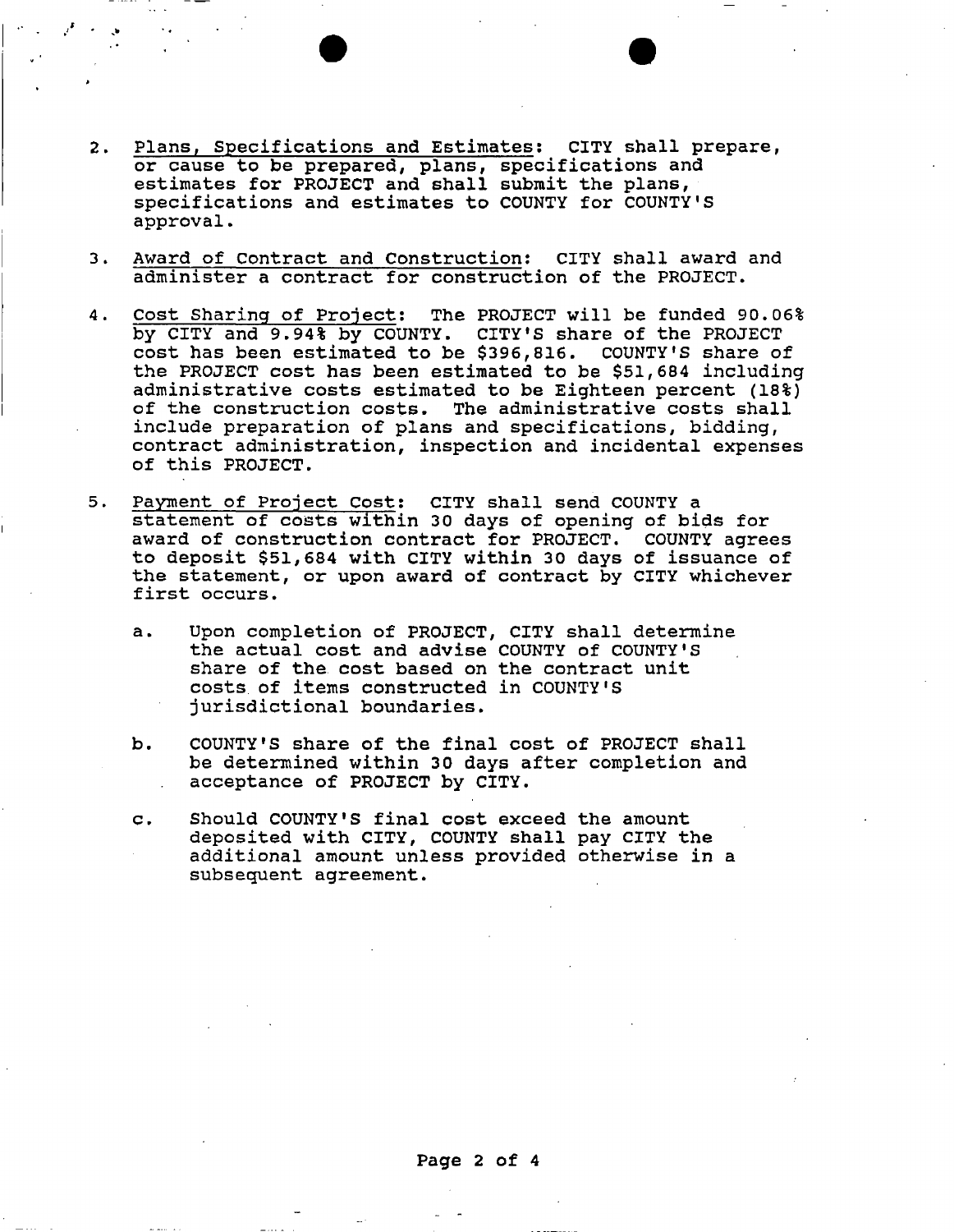- d. Should COUNTY'S final cost be less than the amount deposited with CITY, CITY shall refund the excess amount to COUNTY within 30 days of final accounting by CITY.
- 6. Maintenance and Operation: The sharing of cost for maintenance and operation of the resurfaced pavement shall be as determined for the maintenance and operation of the pavement on those areas at present. This Agreement is not intended to change any jurisdiction between CITY and COUNTY with regards to maintenance operation or repair responsibility.
- 7. Mutual Indemnifications and Insurance: It is mutually understood and agreed:
	- a. That neither COUNTY, nor any officer or employee thereof, shall be responsible for any damage or liability occurring by reason of anything done or omitted to be done by CITY under or in connection with any work, authority or jurisdiction delegated to CITY under this agreement. It is also understood and agreed that, pursuant to the Government Code Section 895.4, CITY shall indemnify and hold COUNTY harmless from any liability imposed for injury (as defined by Government Code Section 810.8) occurring by reason of anything done or omitted to be done by CITY under this agreement.
	- b. That neither CITY, nor any officer or employee thereof, shall be responsible for any damage or liability occurring by reason of anything done or omitted to be done by COUNTY or by the contractor awarded the "CITY CONTRACT" under or in connection with any work, authority or jurisdiction delegated to COUNTY or to the contractor awarded the "CITY CONTRACT" under this agreement. It is also understood and agreed that, pursuant to Government Code Section 895.4, COUNTY shall indemnify and hold CITY harmless from any liability imposed for injury (as defined by Government Code Section 810.8) occurring by reason of anything done or omitted to be done by COUNTY under this Agreement.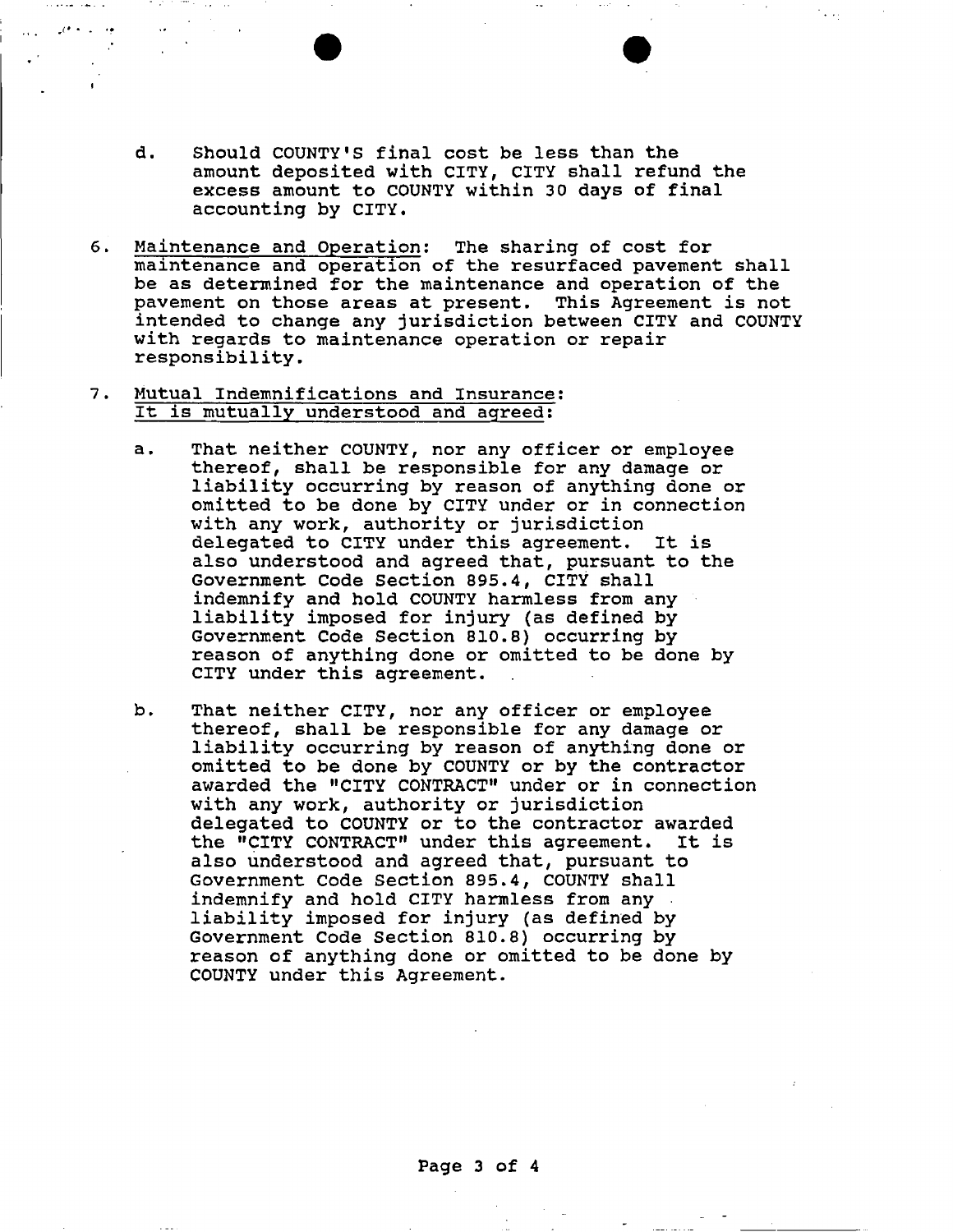c. CITY shall require any contractor awarded a contract for any portion of the PROJECT to secure and maintain in full force and effect at all times during construction of the PROJECT and until the PROJECT is accepted by CITY, public liability and property damage insurance in forms and limits of liability satisfactory and acceptable to both COUNTY and CITY, naming COUNTY and CITY and their respective officer and employees as insureds, from and against any claims, loss liability, cost or expense arising out of or in any way connected with the construction of the PROJECT.

IN WITNESS WHEREOF, the parties have executed this Agreement the day and year first set forth above.

APPROVED AS TO FORK:

beputy *dity* Attorney

APPROVED AS TO FORM AND LEGALITY:

Santa Clara County Counsel

Phyllis A. **Perez**ST: Assistant Clerk of the Board of Supervisors Donald  $M$  Rains, Cl $\phi$ rk Board of Supervisors

### 035 4 Y8/AGREEMENT 4

CITY OF SAN JOSE, a municipal corporation

By: Andrea Membreno City Clerk

MAR 2 3 1989

COUNTY OF SANTA CLARA, a political Subdivision of the State of California

 $By:$ 

Chairperson rd of Supervisors ZOE I FGREM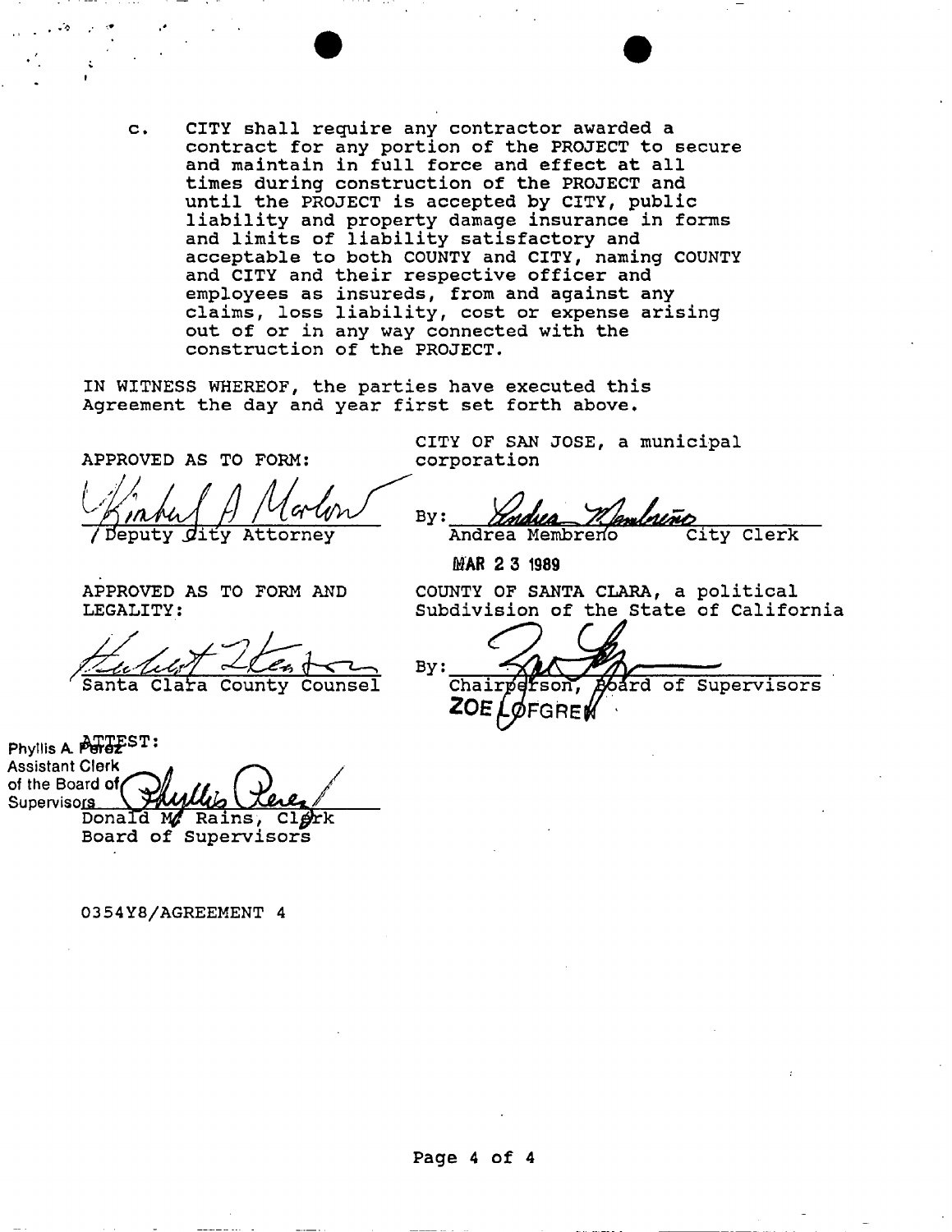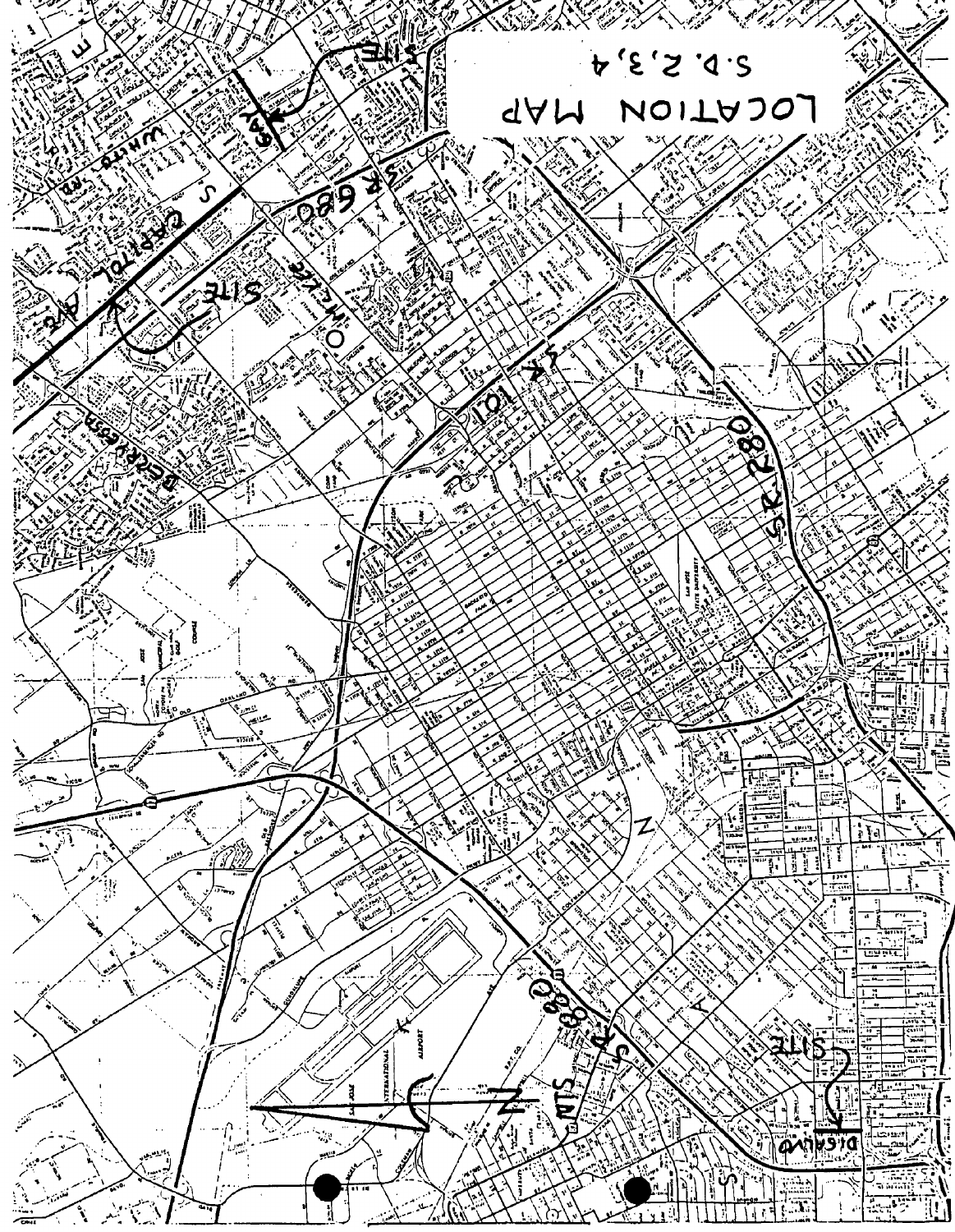| THIS IS FOR YOUR STARS   |  |
|--------------------------|--|
| ENTRY AND TRANSMITTAL TO |  |
| <b>FINANCE</b>           |  |

| No.<br>. 1 |  |
|------------|--|
| Job No.    |  |

Change Order No.

# **BOARD OF SUPERVISORS SANTA CLARA COUNTY**

**DATE August 3, 1989** 

| The following contract was awarded or change order was approved by the |                                                 |                                                                  |                                                                                                                 |  |  |  |
|------------------------------------------------------------------------|-------------------------------------------------|------------------------------------------------------------------|-----------------------------------------------------------------------------------------------------------------|--|--|--|
| Board of Supervisors at a meeting held:                                |                                                 |                                                                  |                                                                                                                 |  |  |  |
|                                                                        | (Item 9)                                        |                                                                  |                                                                                                                 |  |  |  |
|                                                                        |                                                 | Project to be charged Resurfacing of portions of Capitol Avenue, |                                                                                                                 |  |  |  |
|                                                                        | DiSalvo Avenue and Gay Avenue                   |                                                                  |                                                                                                                 |  |  |  |
|                                                                        | for the amount of $\frac{51,684}{}$ (estimated) |                                                                  |                                                                                                                 |  |  |  |
|                                                                        |                                                 | Contractor City of San Jose                                      |                                                                                                                 |  |  |  |
|                                                                        | Completion Date (see attached agreement)        |                                                                  |                                                                                                                 |  |  |  |
|                                                                        |                                                 |                                                                  |                                                                                                                 |  |  |  |
|                                                                        |                                                 |                                                                  | the contract of the contract of the contract of the contract of the contract of the contract of the contract of |  |  |  |

Deputy Clerk of the Board Dorothy Roach<sup>1</sup>, ' • -VStysin *&* 

WHITE — Controller<br>CANARY • File<br>PINK ——— Originating Department **… <u>WXXWMMXXXX</u> Transportation Agency, Road Operations**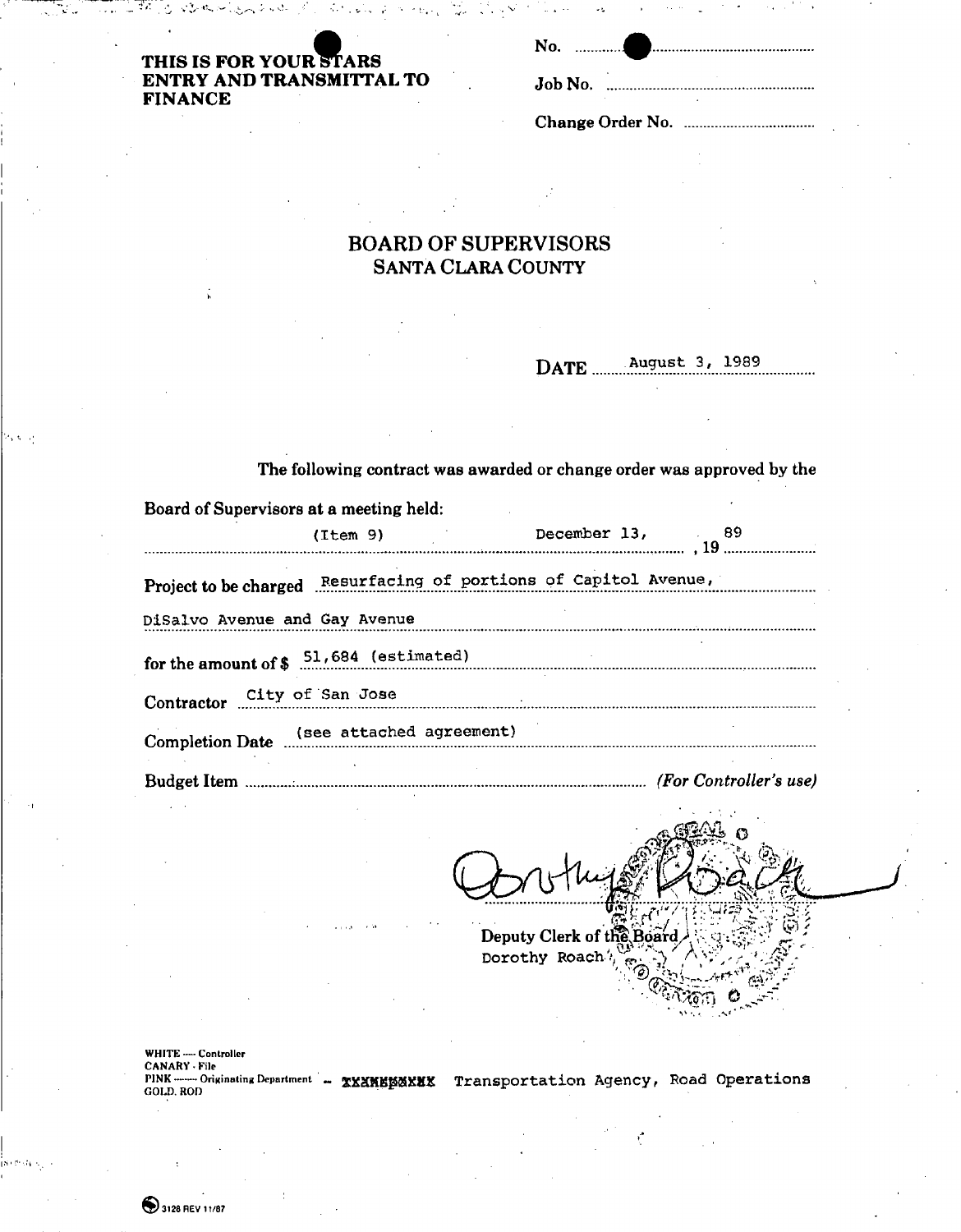# **COUNTY OF SANTA CLARA CALIFORNIA**

OFFICE OF THE BOARD OF SUPERVISORS County Government Center, East Wing 70 West Hedding Street San Jose, California 95110 (408) 299-4321

Susanne Wilson, District 1 Zoe Lofgren, District 2 Ron Gonzales, District 3 Rod Diridon, District 4 MEMBERS OF THE BOARD Dianne McKenna, District 5

February 23, 1989

Andrea Membreno, City Clerk City of San Jose 801 N. First Street San Jose, CA 95110

Dear Mrs. Membreno:

SUBJECT: AGREEMENT WITH CITY OF SAN JOSE RELATING TO RESURFACING OF PORTIONS OF CAPITOL AVENUE, DI SALVO AVENUE AND GAY AVENUE

Enclosed you will find two originals of the subject Agreement between the County of Santa Clara and the City of San Jose. The Board of Supervisors, at Its regularly scheduled meeting on December 13, 1988, authorized the execution of this Agreement on behalf of the County.

After execution of all copies, we would appreciate your returning the pink tagged original to this office. Retain the remaining copy or copies for your distribution or files.

Very truly yours,

BOARD OF SUPERVISORS DONALD M. RAINS, CLERK

Jones Erline Jones Deputy Clerk

DMR:ej

Enclosures

cc: Transportation Agency-Roads Operations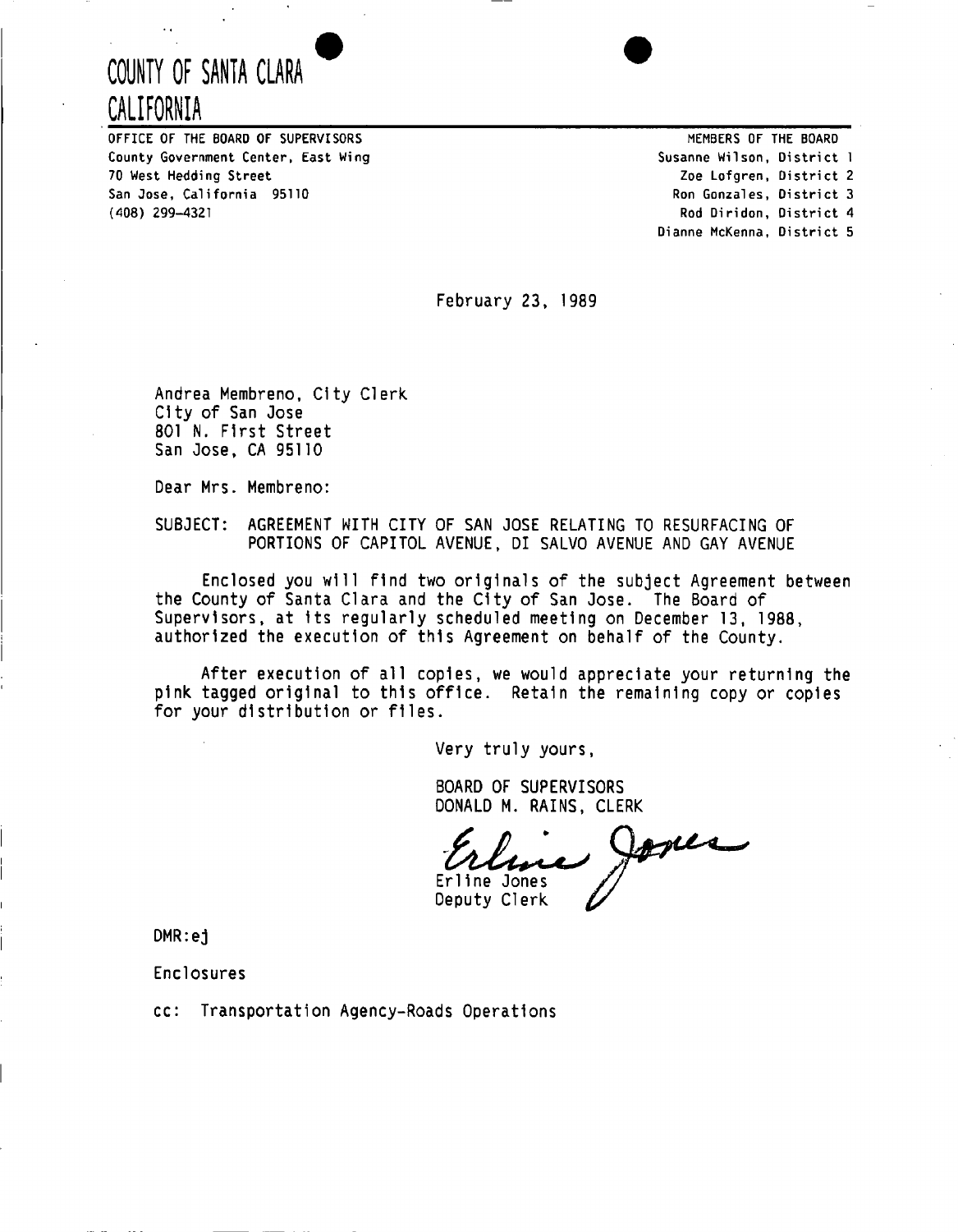# **COUNTY OF SANTA CLARA CALIFORNIA**

OFFICE OF THE BOARD OF SUPERVISORS County Government Center, East Wing 70 West Hedding Street San Jose, California 95110 (408) 299-4321

his set was his set was<br>parently lost after Mr. Dewill

Zoe Lofgren, District 2 Thomas L. Legan, District 3 Rod Diridon, District 4 Dianne McKenna, District 5 MEMBERS OF THE BOARD Susanne Wilson, District 1

December 22, 1988

City of San Jose Department of Public Works Attn: Mr. Kent Dewell 801 North First Street San Jose, CA 95110

Dear Mr. Dewel1:

SUBJECT: AGREEMENT WITH CITY OF SAN JOSE RELATING TO RESURFACING OF PORTIONS OF CAPITOL AVENUE, DISALV0 AVENUE AND GAY AVENUE

Enclosed you will find two originals of the subject agreement between the County of Santa Clara and City of San Jose. The Board of Supervisors, at Its regularly scheduled meeting on December 13, 1988, authorized the execution of this agreement on behalf of the County.

After execution of all copies, we would appreciate your returning the pink tagged original to this office. Retain the remaining copy for your distribution or files.

Very truly yours,

BOARD OF SUPERVISORS DONALD M. RAINS, CLERK

Gold'il Wess Deputy Clerk

DMR:gw

Enclosures

cc: Transportation Agency - Roads Operations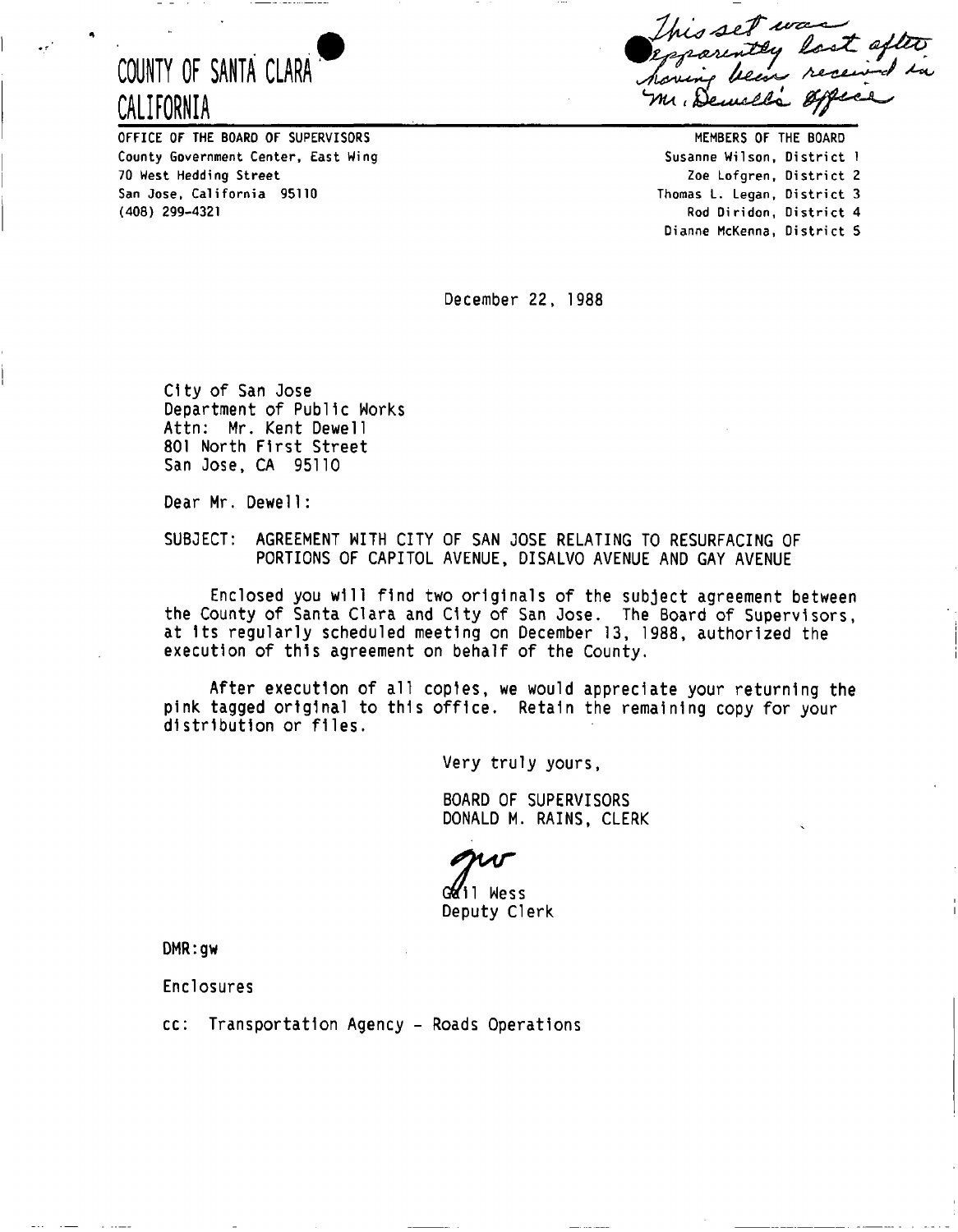

# **CITV OF SAN JOSE, CALIFORNIA**

**801 NORTH FIRST STREET S A N JOSE, C A 95110 (408) 277-4424** 

CITY CLERK

**C O CO C**<br>Cu<sub>C</sub> Cu<sub>C</sub><br>Cu<sub>C</sub>  $\frac{1}{2}$  (  $\frac{1}{2}$  $\alpha$  . යි **March 28, 1989** o ^ <u>አ.ም. - </u> <u>د،</u> نبيع

 $\mathcal{L}_{\mathcal{A}}$ 

**County of Santa Clara 70 W. Hedding Street San Jose, CA 95110 ATTN: Clerk, Board of Supervisors** 

**RE: AGREEMENT FOR THE RESURFACING OF SEVERAL STREETS** 

**Enclosed for your records is a copy of the above-referenced agreement which was approved by the City Council of the City of San Jose on December 13, 1988.** 

**Andrea Membreno City Clerk** 

ll Q ΔV

**By: Sharon K. Pardun Staff Analyst Legal Support Division** 

**Enclosure**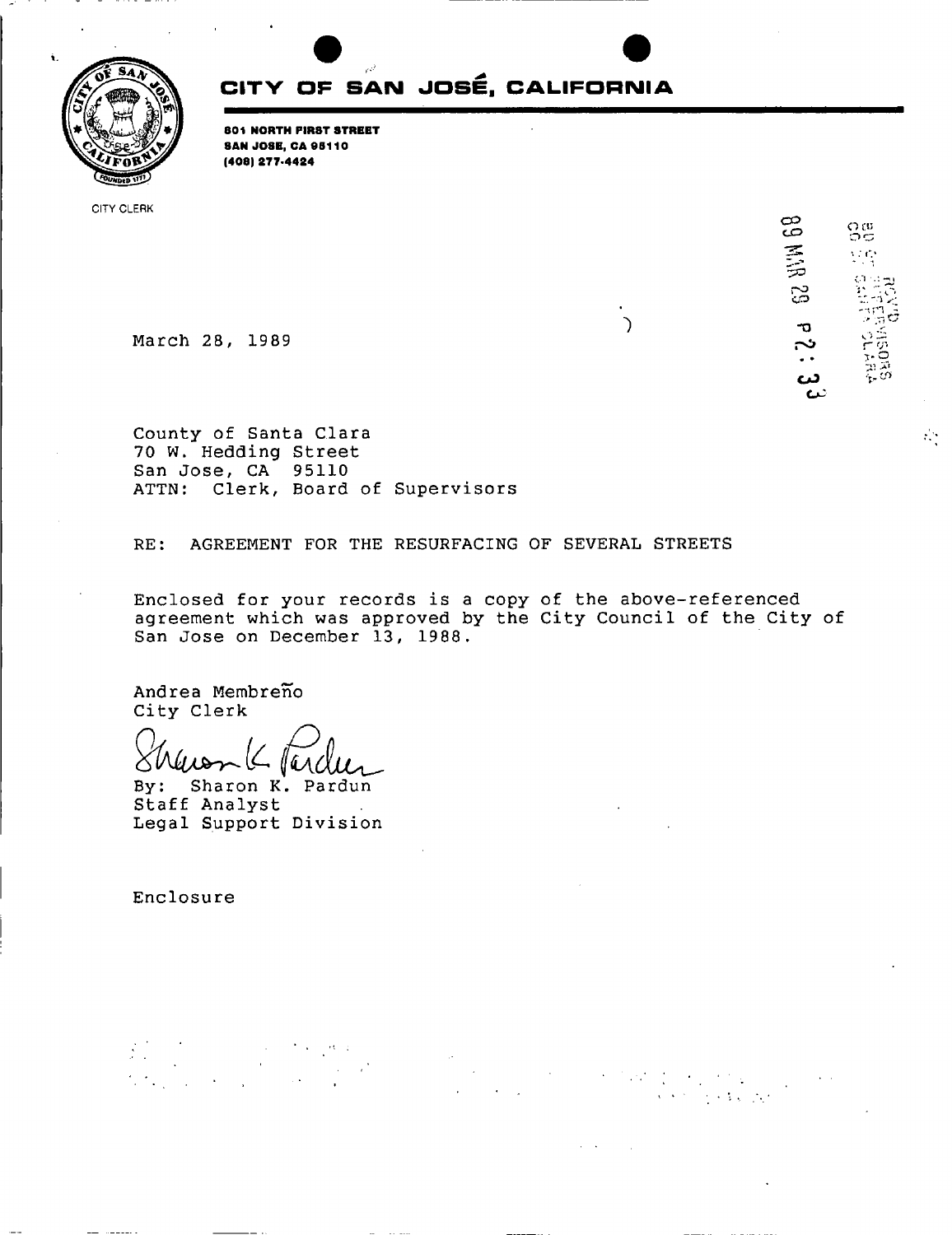|                   | <b>County of Santa Clara</b>                            |                                                                                                                                                                                                                                             |       | <b>Transportation Agency</b><br>1555 Berger Drive<br>San Jose, California 95112 |
|-------------------|---------------------------------------------------------|---------------------------------------------------------------------------------------------------------------------------------------------------------------------------------------------------------------------------------------------|-------|---------------------------------------------------------------------------------|
| <b>California</b> |                                                         | TRANSMITTAL MEMORANDUM                                                                                                                                                                                                                      |       |                                                                                 |
|                   | Prepared by Bill Kinaman                                | Page 1 of 2                                                                                                                                                                                                                                 |       | S.D.2,3, 84                                                                     |
|                   | Reviewed by Alan V. Jones                               |                                                                                                                                                                                                                                             |       |                                                                                 |
|                   | Submitted by R. M. Shields<br>APPROVED: DIRECTOR UPANIA |                                                                                                                                                                                                                                             | DATE: | November 7, 1988                                                                |
|                   | TRANSIT DISTRICT BOARD:                                 |                                                                                                                                                                                                                                             |       |                                                                                 |
|                   | COUNTY BOARD OF SUPERVISORS:                            |                                                                                                                                                                                                                                             |       | Agenda Date November 22, 1988 Item No.                                          |
|                   | Transportation Commission:                              |                                                                                                                                                                                                                                             |       | Agenda Date ______________ Item No.                                             |
| FROM:             |                                                         | R. M. Shields, Deputy Director, Roads Operations                                                                                                                                                                                            |       |                                                                                 |
| SUBJECT:          |                                                         | AGREEMENT BETWEEN THE CITY OF SAN JOSE AND THE COUNTY OF<br>SANTA CLARA FOR THE RESURFACING OF SEVERAL STREETS                                                                                                                              |       |                                                                                 |
|                   |                                                         |                                                                                                                                                                                                                                             |       |                                                                                 |
|                   | RECOMMENDED ACTION:                                     |                                                                                                                                                                                                                                             |       |                                                                                 |
|                   | the City of San Jose.                                   | It is recommended that the County enter into the attached Agreement with                                                                                                                                                                    |       |                                                                                 |
|                   | FISCAL IMPLICATION:                                     |                                                                                                                                                                                                                                             |       |                                                                                 |
|                   | lie within County jurisdiction.                         | The estimated cost to the County for the proposed resurfacing work is<br>Fifty-one Thousand Six Hundred and Eighty-four dollars (\$51,684). The estimate<br>is based on the portions of Capitol Avenue, DiSalvo Avenue and Gay Avenue which |       |                                                                                 |

Funds for the planned project are available in the Road Fund, Fund 0023, Budget Unit 603, Index 4002, Account 2895.

## REASONS FOR RECOMMENDATION:

The City of San Jose has requested that the County participate in a project to resurface Capitol Avenue between McKee Road and 220 feet north of Ohlone Drive, and DiSalvo Avenue between Forest Avenue and Stevens Creek Boulevard, and Gay Avenue between Capitol Avenue and White Road.

A review and analysis of these streets show that they are in need of resurfacing and that the work can best be accomplished under a single contract.

> APPROVED BV THE BOARD.OF SUPERVISORS OF SANTA CLARA COUNTY DEC 1 3 1988 DONALDW RAINS, Clerk of the Board By Your Deputy Clerk

**1006 REV SOM CONSUMER AN Equal Opportunity Employer BOTC 14 An Equal Opportunity Employer**  $-M0V-2-2-1988$